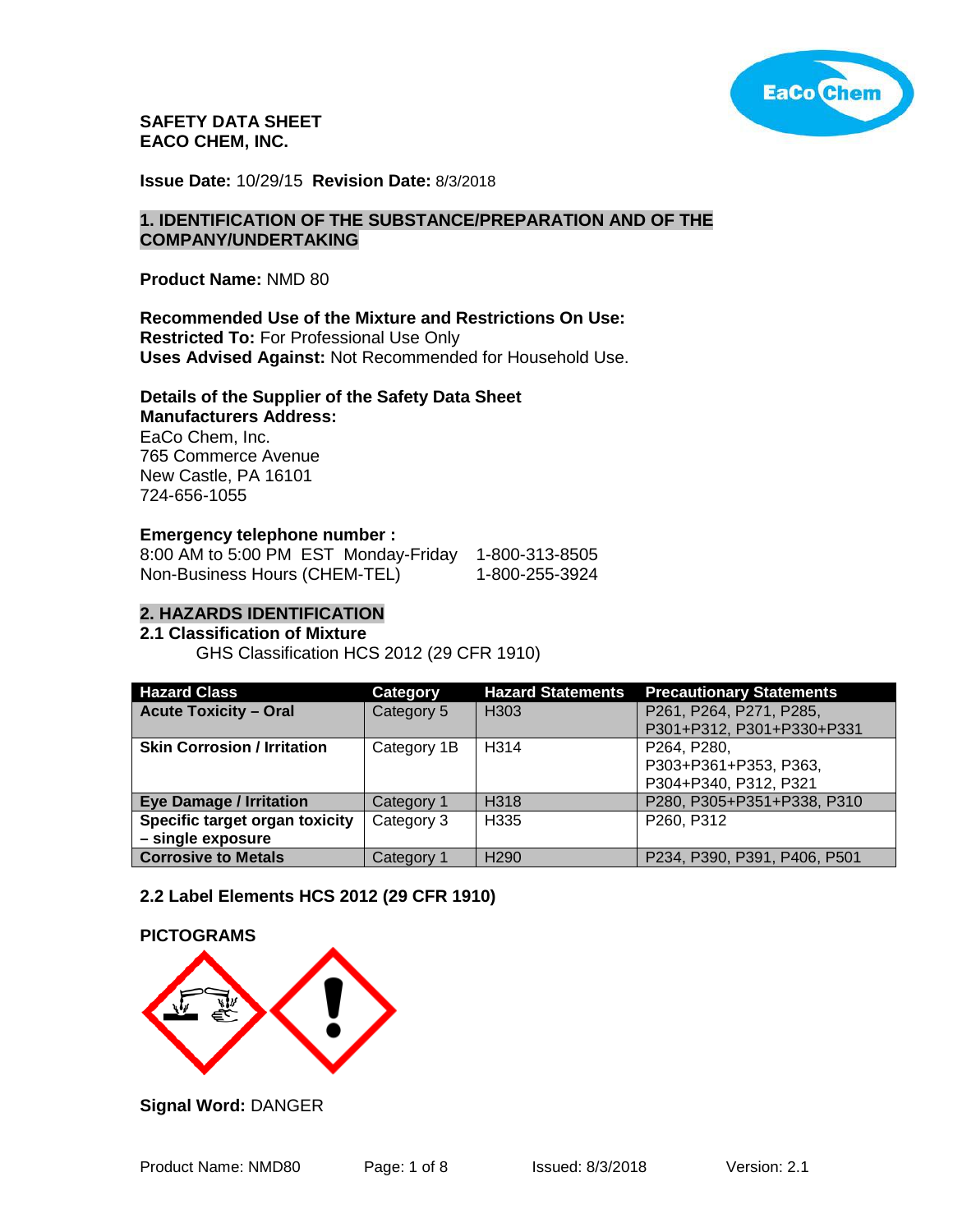### **Hazard Statements:**

| Hazard #         | <b>Hazard Statement</b>                 |
|------------------|-----------------------------------------|
| H <sub>290</sub> | May be corrosive to metals              |
| H303             | May be harmful if swallowed             |
| H314             | Causes severe skin burns and eye damage |
| H318             | Causes serious eye damage               |
| H335             | May cause respiratory irritation        |

# **Precautionary Statements:**

| <b>Precautionary#</b> | <b>Precautionary Statement</b>                                                                                                      |
|-----------------------|-------------------------------------------------------------------------------------------------------------------------------------|
| P202                  | Do not handle until all safety precautions have been read and understood.                                                           |
| P273                  | Avoid release to the environment.                                                                                                   |
| P234                  | Keep only in original packaging.                                                                                                    |
| P260                  | Do not breathe dust/fume/gas/mist/vapours/spray.                                                                                    |
| P261                  | Avoid breathing dust/fume/gas/mist/vapours/spray.                                                                                   |
| P264                  | Wash skin thoroughly after handling.                                                                                                |
| P271                  | Use only outdoors or in a well-ventilated area.                                                                                     |
| P280                  | Wear protective gloves/protective clothing/eye protection/face protection.                                                          |
| P285                  | In case of inadequate ventilation wear respiratory protection.                                                                      |
| P301+P312             | IF SWALLOWED: Call a POISON CENTER/doctor/if you feel unwell.                                                                       |
| P301+P330+P331        | IF SWALLOWED: Rinse mouth. Do NOT induce vomiting.                                                                                  |
| P303+P361+P353        | IF ON SKIN (or hair): Take off immediately all contaminated clothing. Rinse skin with<br>water [or shower].                         |
| P304+P340             | IF INHALED: Remove person to fresh air and keep comfortable for breathing.                                                          |
| P305+P351+P338        | IF IN EYES: Rinse cautiously with water for several minutes. Remove contact<br>lenses, if present and easy to do. Continue rinsing. |
| P310                  | Immediately call a POISON CENTER/doctor                                                                                             |
| P312                  | Call a POISON CENTER/doctor if you feel unwell.                                                                                     |
| P321                  | Specific treatment (see First Aid Measures on Safety Data Sheet).                                                                   |
| P363                  | Wash contaminated clothing before reuse.                                                                                            |
| P390                  | Absorb spillage to prevent material damage.                                                                                         |
| P391                  | Collect spillage.                                                                                                                   |
| P406                  | Store in a corrosion resistant container with a resistant inner liner.                                                              |
| P501                  | Dispose of contents/container according to federal, state & local regulations.                                                      |

# **2.3 Hazards Not Otherwise Classified (HNOC):** NONE

# **3. COMPOSITION/INFORMATION ON MIXTURES**

# **Hazardous Components**

| <b>Chemical name</b> | <b>CAS number</b> | $\%$           | Trade secret |
|----------------------|-------------------|----------------|--------------|
| l Hvdrochloric Acid  | 7647-01-0         | < 80.0         |              |
| <b>Balance</b>       | Trade secret      | <b>Balance</b> |              |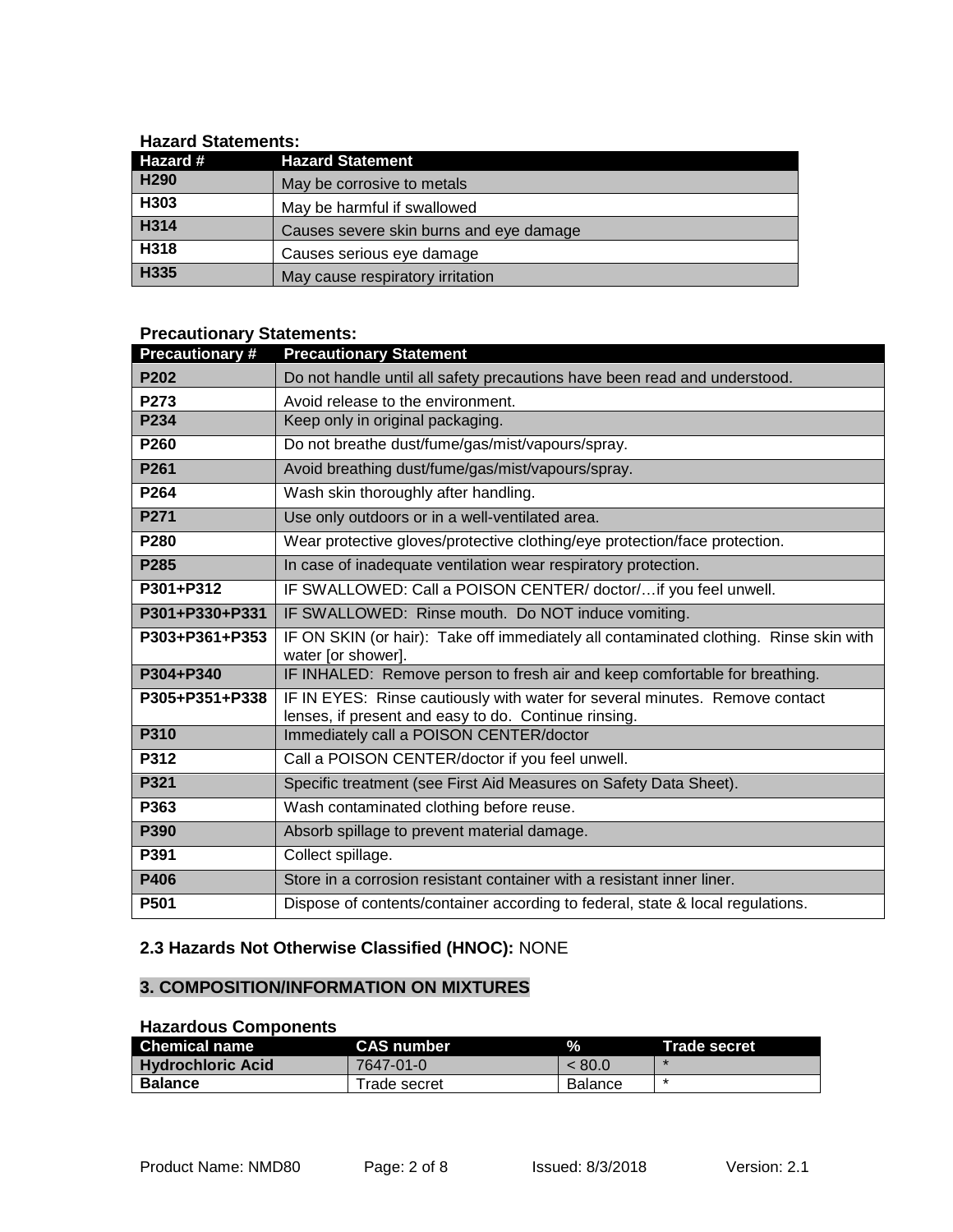\* The exact percentage (concentration) of composition has been withheld as a trade secret.

#### **4. FIRST AID MEASURES**

**4.1 Description of First Aid Measures**

#### **General advice**

Consult a physician. Show this safety data sheet to the doctor in attendance. Remove contaminated clothing.

#### **If inhaled**

If breathed in, move person to fresh air. Call a physician If not breathing, give artificial respiration.

#### **In case of skin contact**

Take off contaminated clothing and shoes immediately. Wash off with soap and plenty of water. Consult a physician.

#### **In case of eye contact**

Rinse thoroughly with plenty of water for at least 15 minutes. Consult a physician immediately.

#### **If swallowed**

Do NOT induce vomiting. Rinse mouth with water. Never give anything by mouth to an unconscious person. Consult a physician immediately.

#### **4.2 Most important symptoms and effects, both acute and delayed:**

The most important known symptoms and effects are described in the labeling (see section 2.2) and/or in section 11

#### **4.3 Indication of any immediate medical attention and special treatment needed:** No data available.

#### **5. FIRE-FIGHTING MEASURES**

#### **5.1 Extinguishing media:**

Not combustible material. Use any means suitable for extinguishing surrounding fire.

#### **5.2 Special hazards arising from the substance or mixture:**

Hydrogen chloride gas.

### **5.3 Advice for firefighters:**

If evacuation of personnel is necessary, evacuate to an upwind area. Use protective clothing and NIOSH-approved breathing equipment appropriate for the surrounding fire. If necessary.

### **5.4 Further information:**

No data available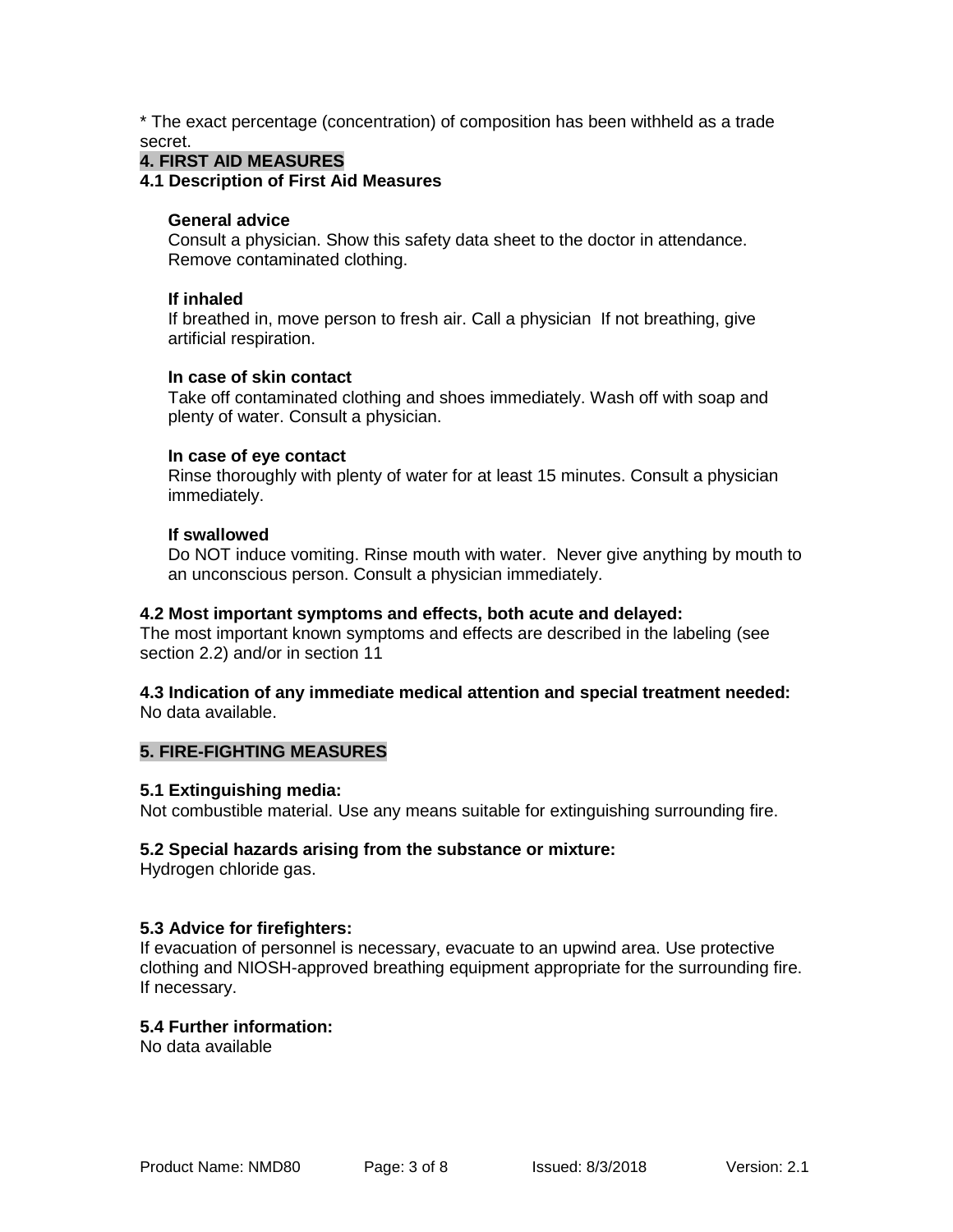# **6. ACCIDENTAL RELEASE MEASURES**

#### **6.1 Personal precautions, protective equipment and emergency procedures:**

Isolate the area and contain the spilled material. Persons not wearing the appropriate PPE should be removed from the area until the spill is cleaned up. Stop leak if you can do it without risk and avoid run off to waterways or storm drains.

#### **6.2 Environmental precautions:**

Do not let product enter drains, waterways or storm drains.

#### **6.3 Methods and materials for containment and cleaning up:**

Soak up with inert absorbent material and prepare for disposal. Keep in suitable, closed containers for disposal.

#### **6.4 Reference to other sections:**

For disposal see section 13.

### **7. HANDLING AND STORAGE**

#### **7.1 Precautions for safe handling:**

Wear all appropriate Personal Protective Equipment (PPE). Wear respiratory protection or ensure adequate ventilation at all times as vapors can accumulate in confined or poorly ventilated areas. Use the product in a manner which minimizes splashes. Keep container closed when not in use.

#### **7.2 Conditions for safe storage, including any incompatibilities:**

Keep container tightly closed in a dry and well-ventilated place. Containers which are opened must be carefully resealed and kept upright to prevent leakage.

### **7.3 Regulatory Requirements:** No data found

### **8. EXPOSURE CONTROL/PERSONAL PROTECTION**

**Engineering controls:** Avoid contact with skin, eyes and clothing. Wash hands before breaks and immediately after handling the product. Ensure that eyewash stations and safety showers are close to the workstation location.

**Ventilation Control:** Provide adequate ventilation to control airborne concentration below the exposure guidelines/limits.

**Administrative controls:** Educate and train employees in safe use of this product. Follow all label warnings and data sheet instructions.

**Personal Protection:** As prescribed in the OSHA Standard for Personal Protective Equipment (29 CFR 1910.132), employers must perform a hazard assessment of all workplaces to determine the need for proper protective equipment for each employee.

**Eye Protection:** Close fitting safety goggles. Face Protection shield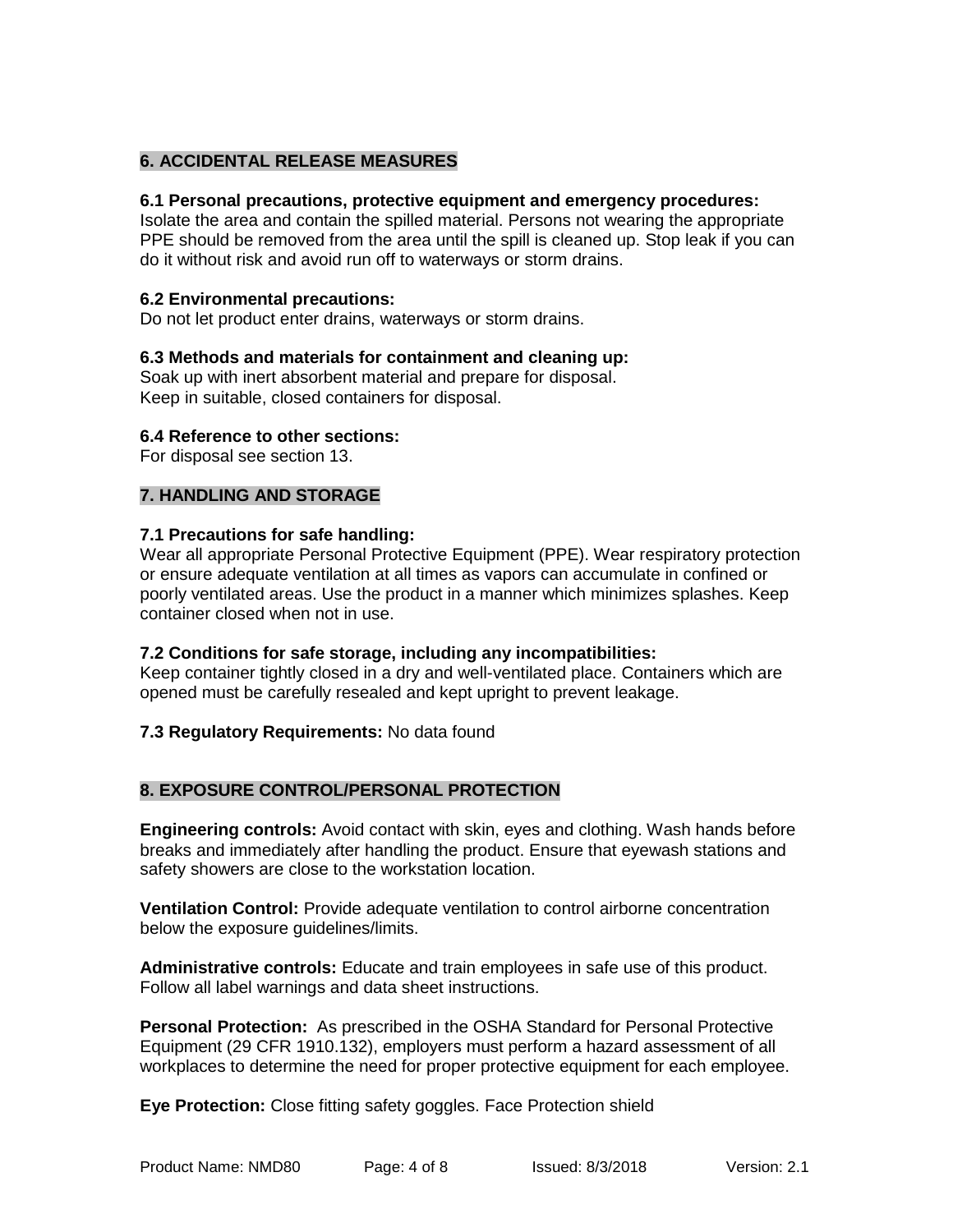**Skin and Body Protection:** Wear protective gloves and protective clothing.

**Respiratory Protection:** If exposure limits are exceeded or irritation is experienced, NIOSH/MSHA approved respiratory protection should be worn.

# **9. PHYSICAL AND CHEMICAL PROPERTIES**

**9.1** Information on basic physical and chemical properties

- **a)** Appearance Form: liquid, pale yellow to yellow
- **b)** Odor: Strong Scent
- **c)** Odor Threshold: Not Determined.
- **d)** pH: 1.0

**e)** Melting point/freezing point: No data available

**f)** Initial boiling point and boiling range: > 100 °C (> 210 °F) - lit.

**g)** Flash point: No data available

- **h)** Evaporation rate: >1.0
- **i)** Flammability (solid, gas): Not applicable
- **j)** Upper/lower flammability or explosive limits: No data available
- **k)** Vapor pressure: As water

**l)** Vapor density: As water

- **m)** Relative density: 1.15 g/cm<sup>3</sup> at 25 °C (77 °F)
- **n)** Water solubility: Fully Miscible
- **o)** Auto-ignition temperature: Product is not self igniting
- **p)** Decomposition temperature: No data available
- **q)** Viscosity: Water thin
- **r)** Explosive properties: Product does not present an explosion hazard
- **s)** Oxidizing properties: No data available

### **10. STABILITY AND REACTIVITY**

**10.1 Reactivity:** No data available

- **10.2 Chemical stability:** Stable under recommended storage conditions.
- **10.3 Possibility of hazardous reactions:** No data available
- **10.4 Conditions to avoid:** High heat, strong alkali
- **10.5 Incompatible materials:** Strong alkali and oxidizing compounds
- **10.6 Hazardous decomposition products:** No data available

**10.7 Other decomposition products:** No data available

**10.8 Other Information: In the event of fire:** See section 5

### **11. TOXICOLOGICAL INFORMATION**

**11.1** Information on toxicological effects **Product Information:**

Inhalation: No data available Ingestion: Harmful if swallowed Eyes: No data available Skin: No data available.

**Germ cell mutagenicity:** No data available

**Carcinogenicity:** This product does not contain any carcinogens or potential carcinogens as listed by OSHA, IARC or NTP.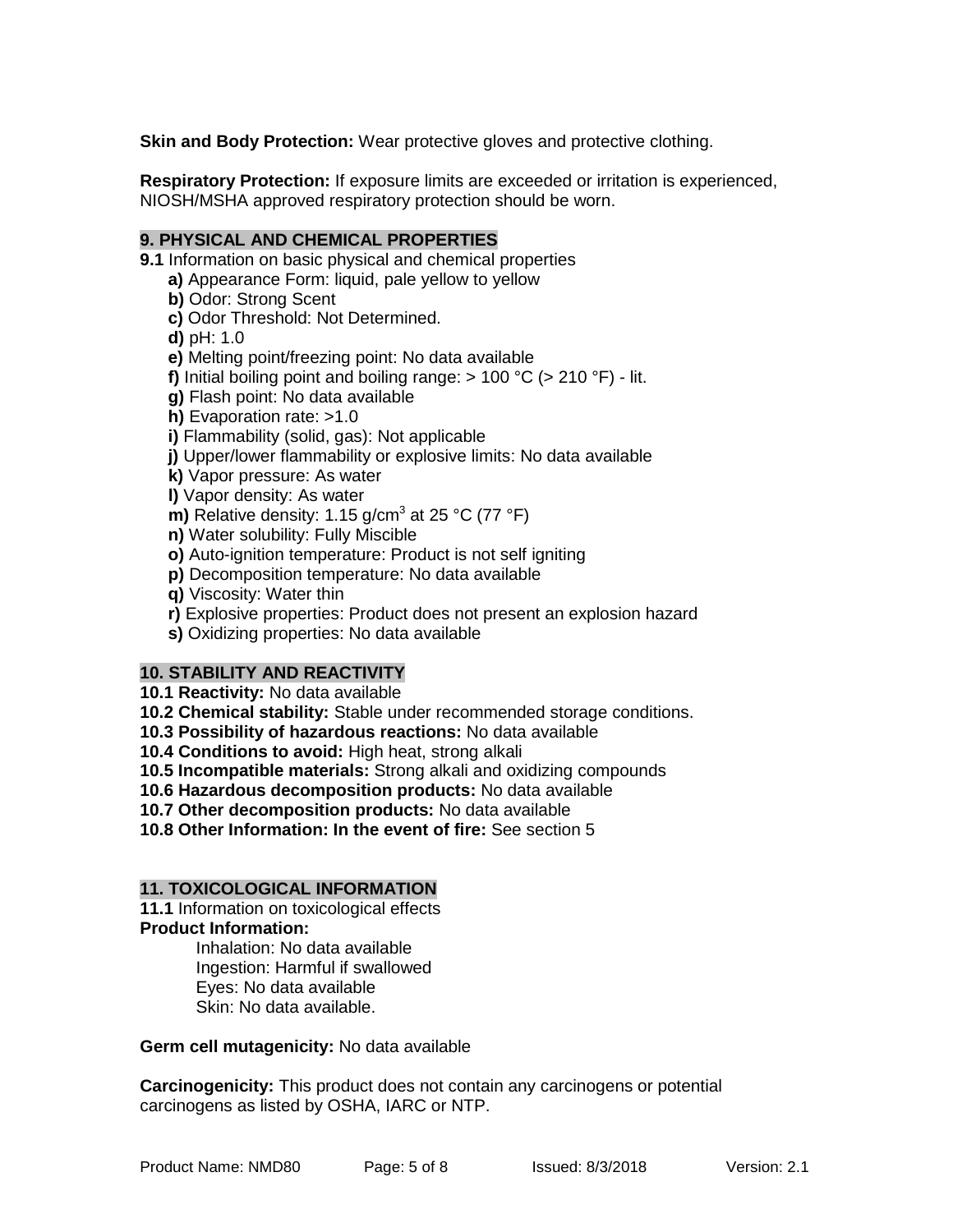**Reproductive toxicity:** No data available

**Specific target organ toxicity - single exposure:** No data available

**Specific target organ toxicity - repeated exposure:** No data available

**Aspiration hazard:** No data available

**Additional Information:** No data available

#### **12. ECOLOGICAL INFORMATION**

**12.1 Toxicity:** No data available

**12.2 Persistence and Degradability:** No data available

**12.3 Bioaccumulative Potential:** No data available

**12.4 Mobility in Soil:** No data available

**12.5 Other Adverse Ecological Effects:** An environmental hazard cannot be excluded in the event of unprofessional handling or disposal.

#### **13. DISPOSAL CONSIDERATIONS**

**Waste Disposal Method:** Waste must be disposed of in accordance with federal, state and local environmental control regulations.

**Empty Container Precautions**: Empty containers must be handled with care due to product residue. Decontaminate containers prior to disposal. Empty decontaminated containers should be crushed to prevent reuse. Do not heat or cut empty container with electric or gas torch.

**Contaminated packaging:** Dispose of as unused product.

### **14. TRANSPORT INFORMATION**

**DOT UN #:** 1760 **Proper Shipping Name:** Corrosive Liquids, N.O.S. **Hazard Class:** 8, **Packing Group:** II

**Important Note:** *Shipping descriptions may vary based on mode of transport, quantities, package size, and/or origin and destination. Consult your company's Hazardous Materials/Dangerous Goods expert for information specific to your situation.*

### **15. REGULATORY INFORMATION**

This listing is to highlight federal level regulations of the product. Individual states, and other nations may have further regulations not listed below.

**Classification of Mixture:**

**US Federal Regulations:**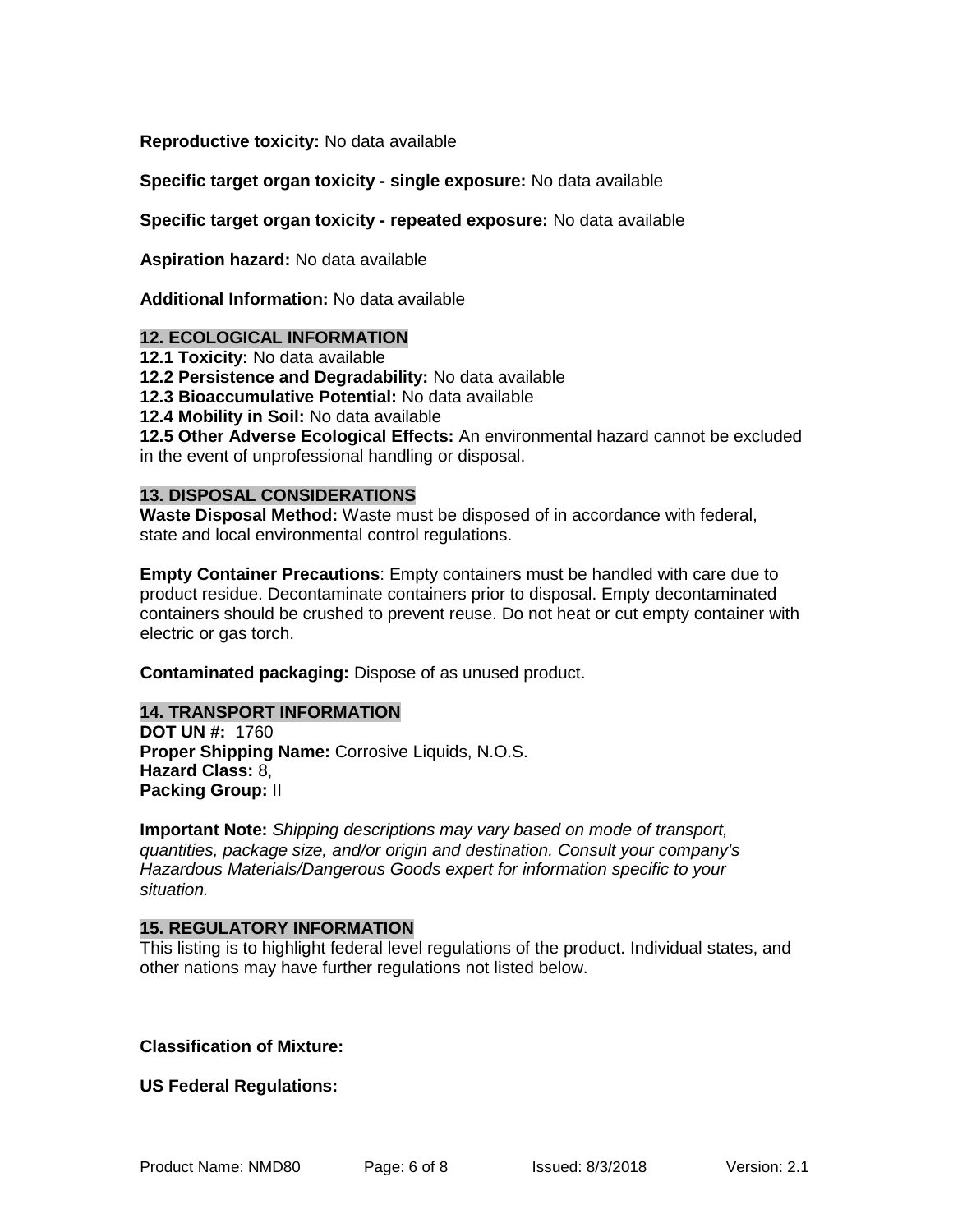SARA 313: Section 313 of Title III of the Superfund Amendments and Reauthorization Act of 1986 (SARA). This product contains a chemical or chemicals which are subject to the reporting requirements of the Act and Title 40 of the Code of Federal Regulations, Part 372.

| <b>Chemical Name</b>     | <b>CAS NO</b> |
|--------------------------|---------------|
| <b>Hydrochloric Acid</b> | 7647-01-0     |

#### **SARA 311/312 Hazard Categories:**

| <b>Acute Health Hazard</b>               | Yes |
|------------------------------------------|-----|
| <b>Chronic Health Hazard</b>             | Nο  |
| <b>Fire Hazard</b>                       | N٥  |
| <b>Sudden Release of Pressure Hazard</b> |     |
| <b>Reactive Hazard</b>                   |     |

**California Proposition 65:** This product does not contain any chemicals known to the State of California to cause cancer, birth defects, or any other reproductive harm.

### **US State Right-to-Know Regulations:**

| <b>Chemical Name</b>     | <b>PA MA NJ</b> |  |
|--------------------------|-----------------|--|
| <b>Hydrochloric Acid</b> |                 |  |

# **16. OTHER INFORMATION**

**HMIS® Hazard Ratings:**

| <b>HEALTH</b>              |  |
|----------------------------|--|
| <b>FIRE</b>                |  |
| <b>REACTIVITY</b>          |  |
| <b>PERSONAL PROTECTION</b> |  |

 $4 = EXTREME / 3 = HIGH / 2 = MODERATE / 1 = SLIGHT / 0 = INSIGNIFICANT$ \*C: Chemical resistant gloves, goggles and apron.

**Disclaimer:** The Information compiled on this safety data sheet is considered accurate and true from the most current data available. The data and information provided in this safety data sheet is measured to be extremely accurate but there will be variances in data from different sources. Eaco Chem fully disclaims liability for any injury or loss from improper use or mishandling of the product or the product data given in this sheet. The specific data and information given in this sheet is described as reliable and accurate but the data and information can become incomplete given a special circumstance or condition. The parties using this information or material will be held responsible for determining best practice for the safe handling and use under any circumstance. The data and information for this material is for use for this specific product only and not to be combined for any other materials. It is the responsibility of the purchaser and user of this particular material to become familiar with all laws and regulations for disposal of